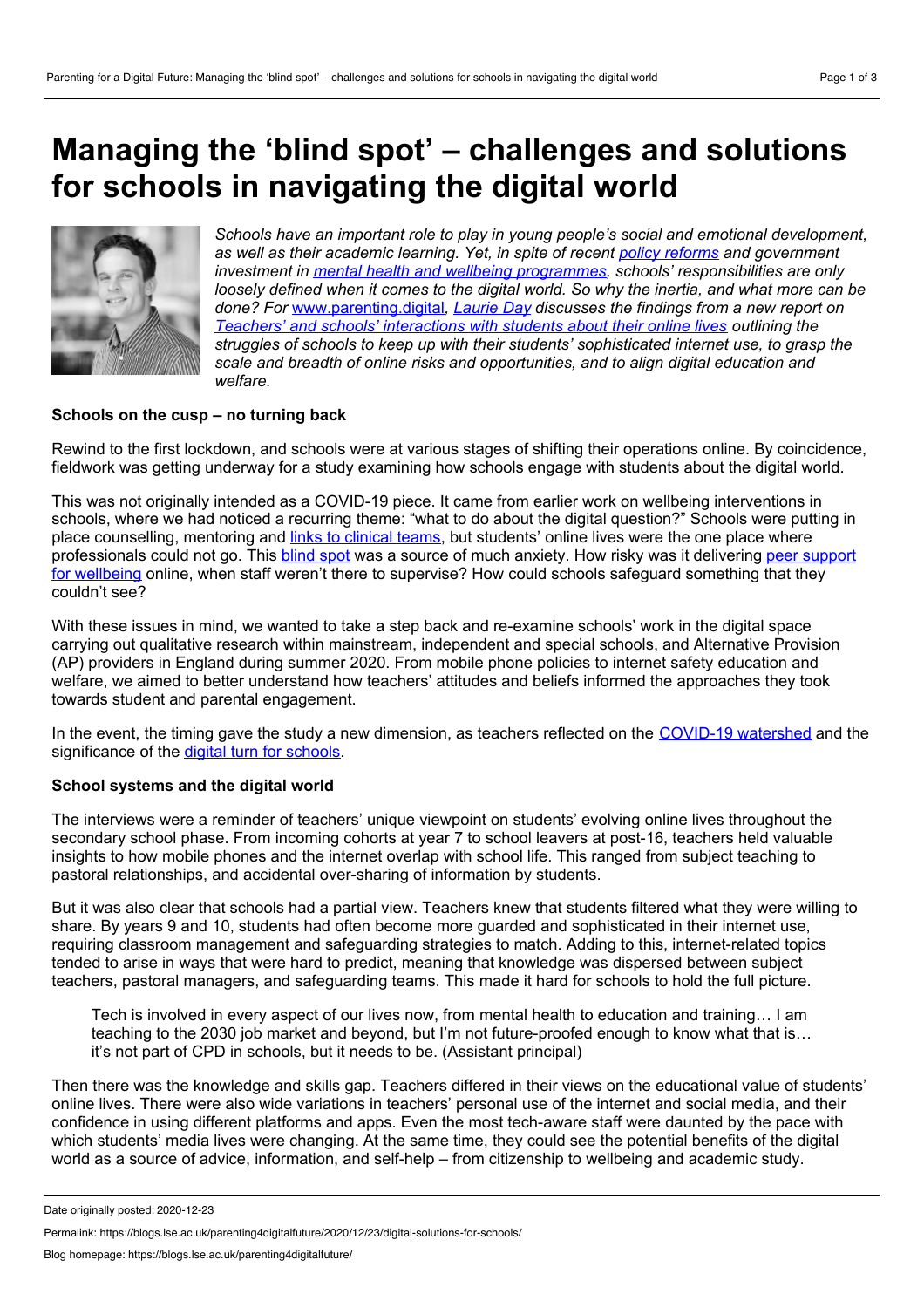These issues had been amplified by the COVID-19 situation. For some schools, the online interactions with parents and carers during lockdown had adjusted home-school communication in positive ways and established a new spirit of collaboration. In others, the crisis had highlighted gaps and inequalities in access to learning and discontinuities in professional support.

These wellbeing conversations [during lockdown] have raised issues around families not having enough money or food… or concerns about parental mental health and wellbeing. In some instances, this has re-set relationships with parents and helped to undo the negative connotations of school. (Assistant headteacher)

For all schools within the study, there was a realisation that 'digital' was now the lingua franca, and educational and leisure contexts could no longer be treated as two entirely separate dimensions of young people's internet use.

## **From problematisation to possibility – what can be done?**

Despite the challenges, the report gives much cause for optimism. The findings reinforce that schools already have considerable knowledge at their disposal and that practical steps can be followed to foster student and parental engagement in digital contexts without creating over-dependence on external expertise.

The schools within the study reported having experienced greater success where a number of foundations had been laid. This included where they:

- Projected a strong vision for all things digital at a 'whole school' level, which came from the top, and was integrated throughout – from internet safety education, to IT subject teaching, PSHE curricula, and wellbeing initiatives.
- Created a school culture and environment that supported conversations between students and staff about the internet, based on sharing of real-world examples, rather than off-the-shelf delivery of internet safety topics.
- Recognised students as experts in their online lives, and the rightful co-architects of any digital strategy aiming to promote their learning and wellbeing.
- Kept channels of home-school communication open, modelling positive uses of mobile phones to engage with parents, while avoiding a sole focus on 'problem' online behaviours.

The next phase of the **[#FOOTPRINTS](https://www.schoolsdigital.com/)** project will involve the co-production and testing of a framework and toolkit with teachers, students, and parents and carers to decide what kinds of digital futures they aspire towards and how to achieve this.

# **Informing policy and practice**

The report offers-up a set of recommendations, the first of which relate to action at a policy level:

- It makes a case for strengthening the digital aspect of mental health and wellbeing programmes for schools, through the ongoing rollout of [designated](https://www.gov.uk/government/consultations/transforming-children-and-young-peoples-mental-health-provision-a-green-paper/quick-read-transforming-children-and-young-peoples-mental-health-provision#:~:text=The%20designated%20lead%20will%20be,signs%20of%20mental%20health%20problems) leads for mental health, and mental health [support](https://www.england.nhs.uk/mental-health/cyp/trailblazers/) teams.
- It also calls for digital aspects of student wellbeing to receive sufficient attention within the school inspection framework, and [self-evaluation](https://www.educare.co.uk/ofsted-welfare-and-wellbeing) practices.
- It asks questions of whether current arrangements for teacher [education](https://www.ucl.ac.uk/news/2020/jul/analysis-teachers-have-been-let-down-decade-inaction-digital-technologies) and CPD are adequately preparing teachers for the range of ways in which the digital world intersects with the life and work of schools.

Schools and teachers each had their default view of the role and value of the internet, but the juxtaposition was one of the most fascinating aspects of the study. So much of what was taken as given reflected the specific ways in which schools have embedded their internet safety education and PSHE curricula over time. So many of the professional views towards risk encountered within the study were based on conjecture. Schools almost universally lacked a sense of the scale and breadth of online risks and opportunities that were specific to their student population. They would benefit so much in sharing and learning from each other in this respect.

Permalink: https://blogs.lse.ac.uk/parenting4digitalfuture/2020/12/23/digital-solutions-for-schools/

Date originally posted: 2020-12-23